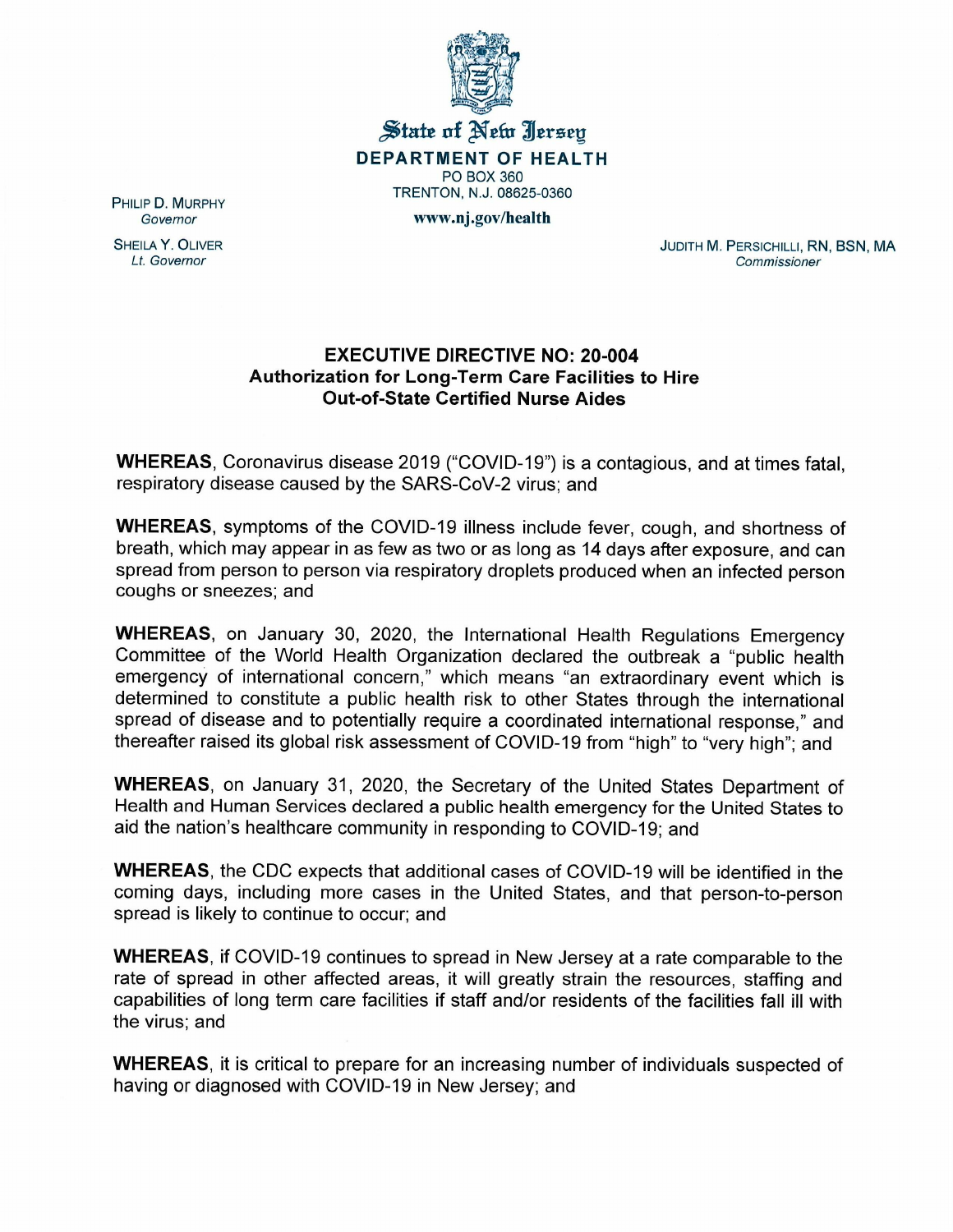**WHEREAS,** on March 9, 2020 Governor Philip D. Murphy issued Executive Order 103, declaring the existence of a Public Health Emergency, pursuant to the Emergency Health Powers Act, N.J.S.A. 26:13-1 et seq, and a State of Emergency, pursuant to the Disaster Control Act, in the State of New Jersey for COVID-19; and

**WHEREAS,** under the declared public health emergency, the Commissioner of the Department of Health is empowered, pursuant to N.J.S.A. 26:13-18(b), to appoint and prescribe the duties of out-of-state emergency health care providers as may be reasonable and necessary to respond to the public health emergency, including waiving State licensing requirements concerning medical professional practice in New Jersey of health care providers from other jurisdictions; and

**WHEREAS,** the Department of Health recognizes during this public health emergency that long-term care facilities must be afforded the ability and flexibility to maximize staffing capabilities to care for and treat all of their residents, including those who may be affected by COVID-19, to ensure they receive appropriate and necessary medical care; and

**WHEREAS,** certified nurse aides are critical health care providers in long-term care facilities as they provide direct, hands-on care and support to the residents of these facilities; and

**WHEREAS,** the skill set of out-of-state certified nurse aides who are in good standing in another state may be essential for the provision of care in New Jersey's long-term care facilities during this public health emergency so to ensure that residents continue to receive quality healthcare.

**NOW, THEREFORE, I, JUDITH PERSICHILLI,** Commissioner of the New Jersey Department of Health, pursuant to the powers afforded to me under the Emergency Health Powers Act, hereby ORDER and DIRECT the following:

- 1. Notwithstanding the provisions of N.J.A.C. 8:39-43.9 addressing equivalency and reciprocity for certified nurse aides, long-term care facilities are authorized to use certified nurse aides whose certification is in good standing in another state.
- 2. Long-term care facilities must verify the validity of the out-of-state certification and maintain documentation of the verification, such as maintaining on file a print-out of an on-line verification.
- 3. Facilities are expected to maintain and offer out-of-state certified nurse aides a basic orientation addressing fire safety, infection control, and abuse as well as maintain relevant supervision requirements for the nurse aides.